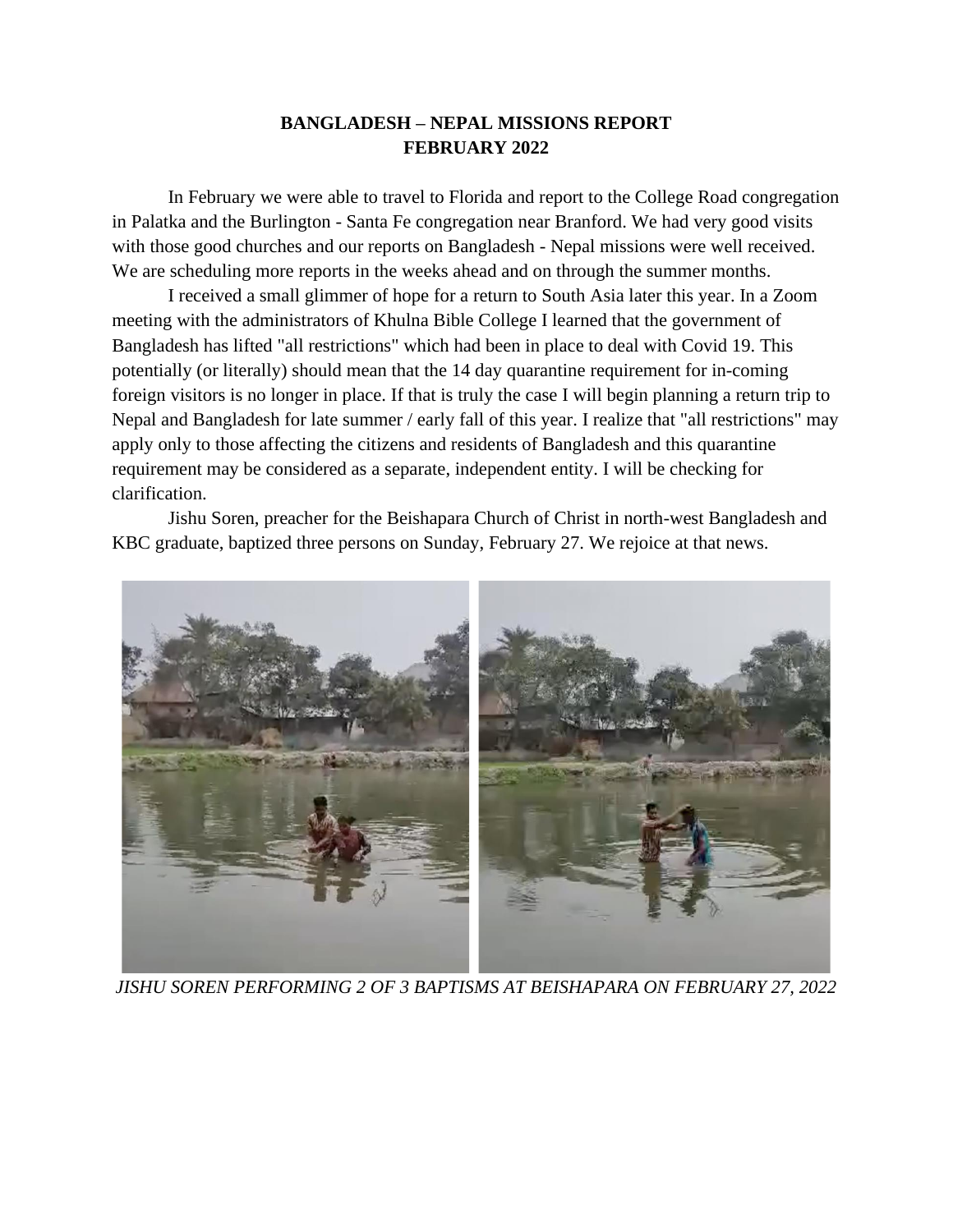All of the congregations in Bangladesh and Nepal are meeting now as they were before Covid. Some have begun or completed building projects, including expansion of the facilities of the Lapdung (Nepal) congregation. That building was erected after the previous one was destroyed by the earthquake of 2015, and they have already added additional rooms and space. This is the church which appointed elders and deacons in 2019.



*Lapdung Church Building (Nepal) with new addition under construction*

Aanand Oraun, the 2-year-old boy suffering from leukemia, is doing well under his chemo therapy treatments. He will soon be given a short break between series and have his bone marrow tested to evaluate his progress. A transplant is still a possibility; we will know more after the test.

Khulna Bible College will begin the second session of the Spring Semester Monday, March 7. Final exams for the first session began February 28. All the students are continuing to make good progress in their studies.

Lal Kross Baum and his wife welcomed a little girl into the world about the middle of February. Her name is Maya Ruth, and both she and her mother are doing very well. Lal Kross preaches in Bandarban district of Bangladesh. This is one of the most remote areas of the country. Lal is of the Baum ethnic people (immigrants from Eastern India and Myanmar) and preaches in that language. There is a population of some 70,000 Baum people in Bangladesh, mostly in that area of Bandarban. He has established several congregations in the villages of that region.